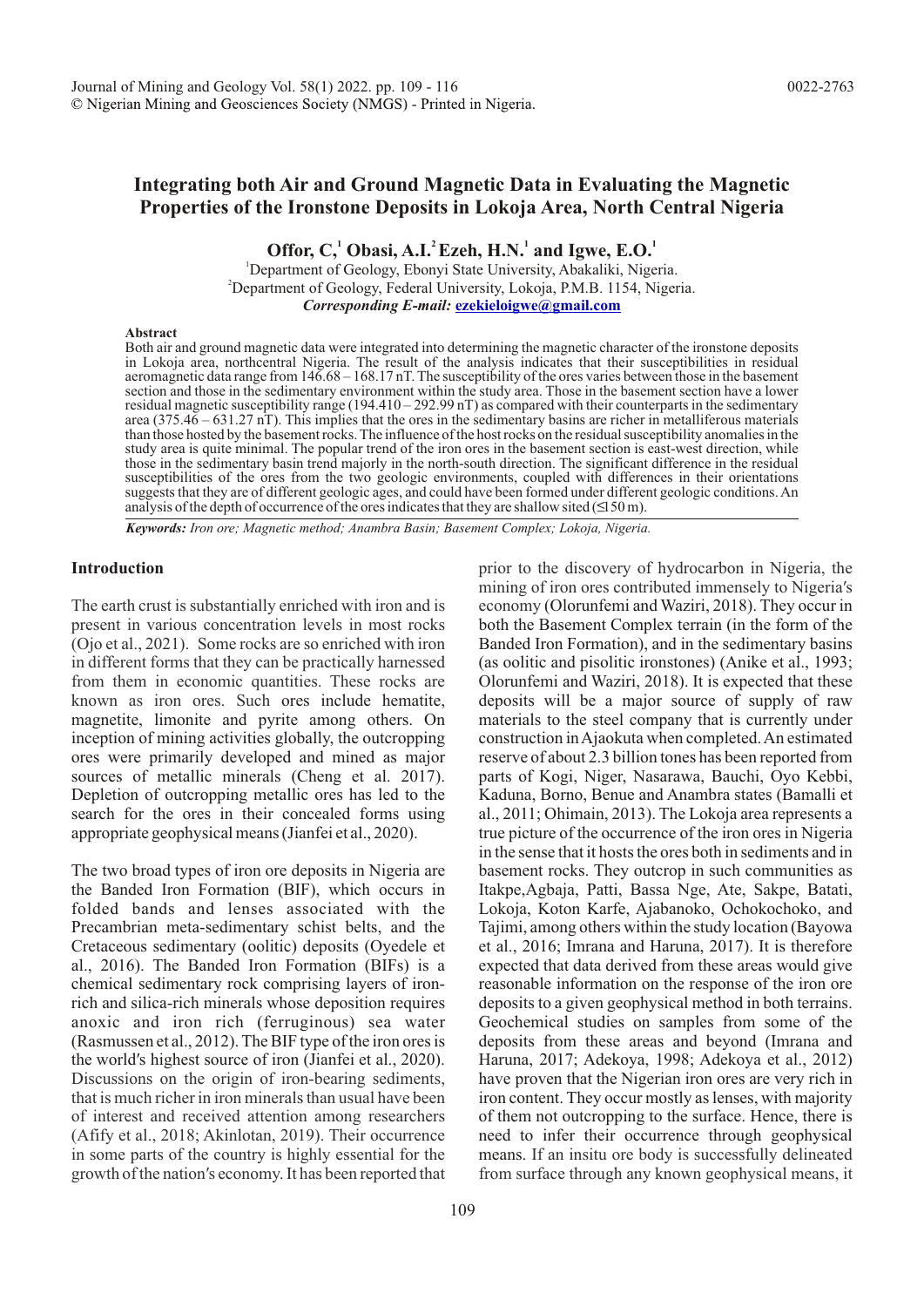ensures cost effectiveness and environmental sustainability, as well as encourages more investment in mining (Bukola et al., 2021).

The magnetic method has played a major role in the delineation of iron ores deposits (Gunn 1993; Gunn and Dentith, 1997; Oyedele et al., 2016; Adebisi, 2018; Sehah and Raharjo, 2017). Exploration for iron ore based on its magnetic effects represents the earliest use of geophysics in mineral exploration (Gunn and Dentith, 1997). Airborne magnetic surveys have been able to identify many valuable ore deposits under thick sedimentary fill because of the strong magnetic anomalies associated with iron formations (Schmidst et al., 2007). It is sometimes integrated with other geophysical methods like resistivity or electromagnetic methods in the delineation of concealed iron ores (Wang et al., 2017; Jianfei et al., 2020). The magnetic signature of iron deposits are dependent on if their major mineralogical composition tilts towards magnetite or hematite (Gunn and Dentith, 1997). Elsewhere, a correlation of the susceptibility property of the iron ores from Hermasley Basin, western Australia (Clark and Schmidst, 1994) with that from southern Australia (Schmidst et al., 2007), and China (Jianfei et al., 2020) tends to suggest that their susceptibilities differ from one region to another across the globe. Within the study area, many of the ore bodies are yet to be located underneath due to their mode of occurrence, hence, the need to establish their susceptibility within the region. Field study of the existing mines tries to suggest a regional trend in occurrence of deposits. Establishment of their regional trend using aeromagnetic data is expected to assist in locating new deposits.

The geology and geochemistry of the iron formations in the northcentral region of Nigeria has been extensively studied (eg., Anike et al., 1993; Adekoya, 1998; Adekoya et al., 2012; Bayowa et al., 2016; Olorunfemi and Waziri, 2018; Bolarinwa, 2018). There are pockets of previous works on geophysics in the area (eg., Ayodele et al., 2016; Obi et al., 2018; Bukola et al., 2020) and so could not look at the occurrence and distribution of the ores in the area on a regional scale. They were unable to establish the magnetic character of the deposits by integrating outcrop samples with field data. Therefore, there is need to measure the magnetic susceptibility of the iron ores in the Lokoja area, northcentral Nigeria using both the air and ground magnetic methods. The outcome will enhance the generation of a standard reconnaissance tool for mapping of these deposits in the region and similar environments globally and also help to locate several other deposits yet to be

identified. To achieve this, both the air and ground magnetic data of the area were acquired, separated into their regional-residual components, and further enhanced using relevant special filters.

## **Site Description and Geologic Setting**

The study area is Lokoja and its environs. It is located on the confluence of River Niger and River Benue. It is about 165 km southwest of Abuja as the crow flies. It lies between latitudes  $07^{\circ}00^{\prime}$ N $-08^{\circ}30^{\prime}$ N and longitude  $6^{\circ}00^{\prime}$  $E - 7^\circ 30^\circ E$  in the north-central part of Nigeria (Fig. 1). It accessible through a network of roads. The study area comprises the Basement Complex and the sedimentary basins. Basement Complex is made up of narrow lowgrade schist belts, with each belt separated from adjacent ones by migmatites and gneisses or granites (Ajibade et al., 1989), while the sedimentary basin is made up of Anambra and Bida basins (Fig. 1). Within the study area, the sediments of the Bida Basin ranges from Campanian – Maastrichtian, and comprises of the Lokoja Sandstone, the Patti Formation, and the Agbaja Ironstone; while that of the Anambra Basin comprises of sediments of Mamu, Ajali, and Nsukka formations, which also belong to Campanian – Maastrichtian (Nwajide, 2013). The Bida Basin occupies the left-hand side of the Basement Complex, while the Anambra Basin occupies the right-hand side. covers an area of about  $22500 \text{ km}^2$  and is easily

## **Materials and Methods**

## *Magnetic Methods*

### *Data acquisition*

Two forms of magnetic data were applied in this work namely: the aeromagnetic and ground magnetic data. The aeromagnetic data was sourced from the Nigeria Geological Survey Agency (NGSA). It was part of the data generated by the agency as a high-resolution national dataset flown by Fugro Airborne Surveys between 2006 and 2009. Equipment employed during the aero data acquisition includes a fixed-wing aircraft, 3x Sintrex CS3 Alkali Vapour magnetometer, FASDAS magnetic counter, KING KR 405/KING KR 405B radar altimeter and ENVIRO BARO/DIGIQUARTZ barometric altimeter. The flight was flown perpendicular to dominant regional geological strike along with a series of NW–SE flight lines spaced 500 m, with 2000 m tie-line spacing in a NE–SW direction and 80 m nominal flight height. Magnetic data were recorded at 0.1 s intervals. A total of nine aeromagnetic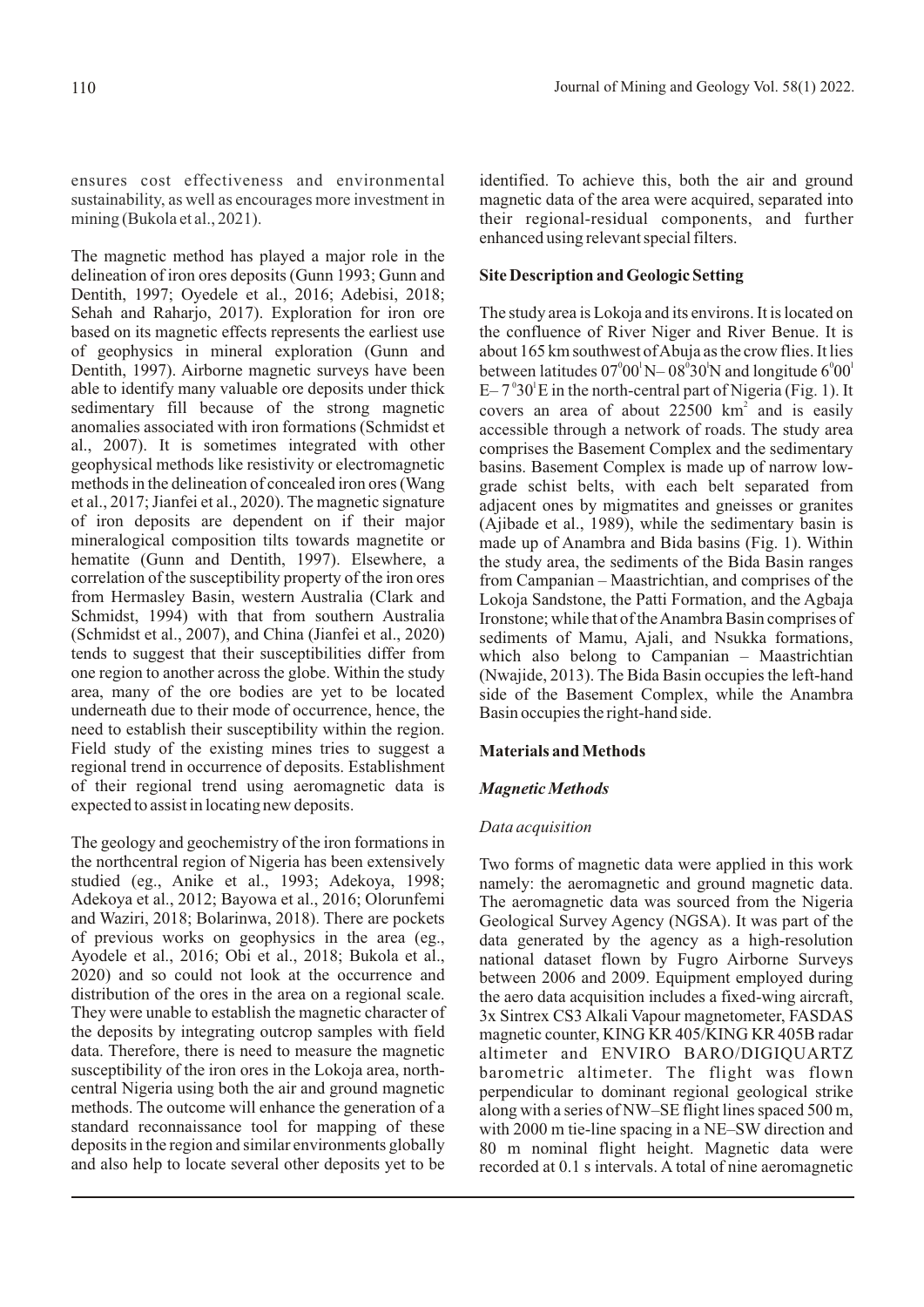

Fig. 1: Geologic map of the study area.

maps (i.e. 9 geologic sheets according to NGSA distribution sheets 226, 227, 228, 246, 247, 248, 266, 267, and 268) were used in this work, on a scale of 1: 100,000. It covers the southern part of the Bid Basin, northern Anambra Basin and parts of the Basement Complex.

Ground magnetic surveys of the study area were carried out at two designated points namely: Itakpe and Agbaja. The choice of the areas was guided by the fact that they are popularly known for the occurrence of the ores in them, coupled with the fact that the former is located in the basement part while the latter is part of a sedimentary basin. The ground magnetic survey measurements were taken with GEM-19 v7.0 Overhauser Instrument manufactured by GEM SYSTEMS, Canada. It is made up of two major components, a magnetic recording machine that is always stationed at a base, and a second machine that can be moved from one point to another (The Rover). It also has an in-built global positioning system (GPS) which records the coordinates of each measurement station. Its capacity for fast measurement and high accuracy made it suitable for this work. A total of 33 east-west trending profiles, with an inter-profile spacing of 100 m, were covered in the two locations. 24 profiles were measured in Itakpe, while 9 profiles were measured at the Agbaja Ironstone field. Readings were taken per minute along the profile. With two recording machines, one served as a base and was kept at a magnetically quiet location, while the rover was used to acquire data along the profiles. At the end of the fieldwork, all acquired field data was transferred to the computer for processing.

### *Data Processing and Interpretation*

All the necessary magnetic data corrections meant to be done on the aeromagnetic data were carried out by Fugro Company, which led to the generation of the airborne TMI data. For the ground magnetic data, the base station method was applied in diurnal correction through the correlation of field data from the base recorder with that of the rover. A micro leveling or decorrugation method was used to remove line-to-line leveling errors of magnetic data, using Butterworth and Cosine directional filters. To estimate the geometry of geologic structures and depths to causative bodies of both the airborne and ground magnetic data, mathematical functions were applied to the total intensity magnetic field data. These were regionalresidual calculations (Eqn. 1, Obasi et al., 2016), source parameter imaging (SPI) (Eqn. 2, Thurston and Smith, 1997), first and second vertical derivatives (Eqns. 3 and 4), and analytic signal (Eqn. 5). The magnetic data was processed using the Oasis Montaj software produced by the Geosoft Limited. The processed data will be analyzed both qualitatively and quantitatively. Qualitative interpretation involved visual inspection of the colour band (spectrum) and contour maps. From these, inferences were drawn on both the geology of the area, basin boundaries, lithologic boundaries, and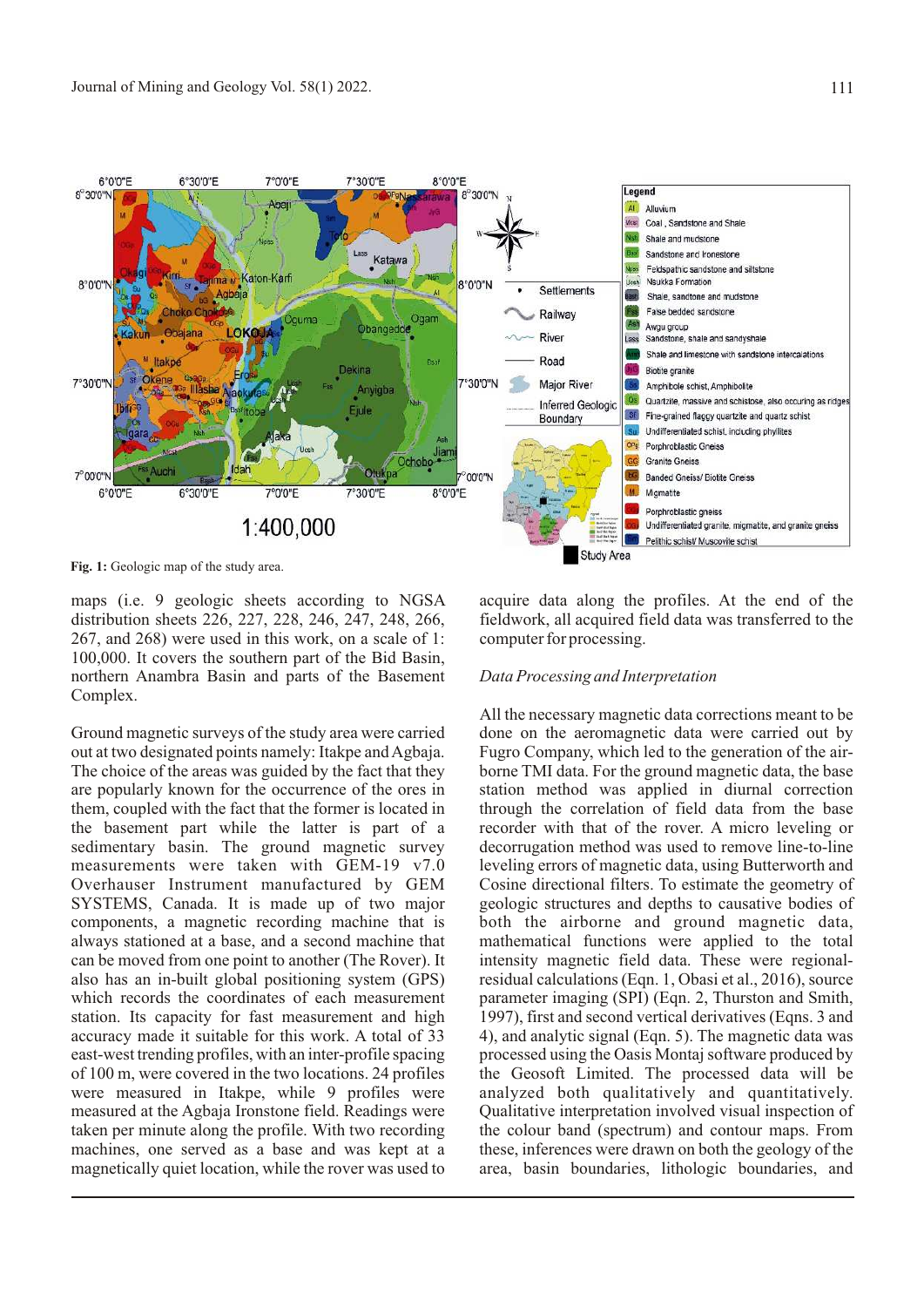magnetic susceptibility variations across the area. The quantitative interpretation will involve the calculation of depth to anomaly sources across the study area. This was achieved by drawing profile and generating 2D models along such profiles.

$$
\Delta g_R = a x_i + b y_j + c \dots
$$
 (1)

..................(2)

...........................................................(3)

$$
SVD = \frac{d^2T}{dZ}
$$
 (4)

Where FVD is First Vertical Derivative SVD is Second Vertical Derivatives

$$
|AS| = \sqrt{\left(\frac{dT}{dx}\right)^2 + \left(\frac{dT}{dy}\right)^2 + \left(\frac{dT}{dZ}\right)^2}
$$
.................(5)

Where AS is the analytic signal and T is the observed total magnetic field at  $(x, y)$ .

#### **Result and Discussion**

### *Aeromagnetic Data*

The total magnetic intensity map of the aeromagnetic data (Fig. 2) indicates susceptibility values which range from 32992.63 – 33408.60 nT. The highest susceptibilities occurred predominantly in the northeastern end, with few occurring towards the eastern end and in Lokoja area at the centre. The values were reducing southwards, with the least values occurring in the southern end of the map. This arrangement could be attributed to probably older geologic structures occurring in the north – eastern end of the study area, with more magnetic properties, while the whole area is younging towards the south. The residual magnetic data (Fig. 3) indicates high susceptibility responses majorly around Lokoja with very few scattered in few other locations in the study area. These highest values are suspected to be associated with the iron ores in the area. They are seen around Itakpe, Okene, Kabba, Choko-Choko, and Lokoja areas which are popular for the occurrence of iron ores. Their susceptibility range is from 146.68–168.17 nT. They are also seen in some sections of the Anambra Basin, around Ejule and Dekina. The deposit around Ejule appear quite massive and is of a large extent, however, it is not exposed to the surface. There may be a need for further studies in that location to ascertain its in-situ occurrence. The deposits of the ores within the Bida Basin (e.g., around Koton Karfe, Agbaja, and Tajima) appear not to be as pronounced, massive, and continuous as those in the basement section and the Anambra Basin. They seem to be highly localized and occur as rounded to semi- rounded bodies of very low quantity. That could explain why they are not as visible as others based on the scale of the map (Fig. 3). However, a critical view of the map will reveal that there are some dot-like occurrences of the highest susceptibility values around the aforementioned communities. Previous studies (Bayowa et al., 2016; Imrana and Haruna, 2017) have also confirmed their occurrence in nature in those areas. The magnetic character of the iron ores is the same, both in the Basement Complex and in the sedimentary environments. Figure 3 also suggests that majority of the ores are striking in the east-west direction, with others trending northeast-southwest. Those trending northeast-southwest tend to be restricted to the Anambra Basin section of the map (around Ejule and Dekina), while the East-west trending ones seems to be restricted to the Basement Complex, around Lokoja and Itakpe areas. The ores seems to have a general trend of northeast– southwest within the Basement rocks and southern Bida Basin, having its lower boundary at about latitudes 07°00'00" N (i.e. between Igarra and Auchi) and latitudes 08°05'00" N. Notably, its boundary in the northeastern end occurs between latitudes 08°15'00" N and 08°30'00" N (i.e. around katawa and Toto communities). The trend continued in that northeast direction up to Muro hill, somewhere outside the study area. The suspected loads in the Anambra Basin sector in this study needs to be subjected to further confirmation through core samples as no active mining is currently ongoing in that area.

#### **Ground Magnetic Data**

### *Itakpe Iron Ore Field*

To ascertain that the observed highest susceptibility values are associated with the ore deposits, magnetic readings were taken within active mine sites where the ores outcrop commonly and their coordinates on ground location in the field were measured and geo-referenced in the maps. It can be established that the highest susceptibility values in the study area are associated with the iron ore deposits (Fig. 5). The total magnetic field of the Itakpe Iron ore field (Fig. 4) indicates that the ores are scattered in the area and has a susceptibility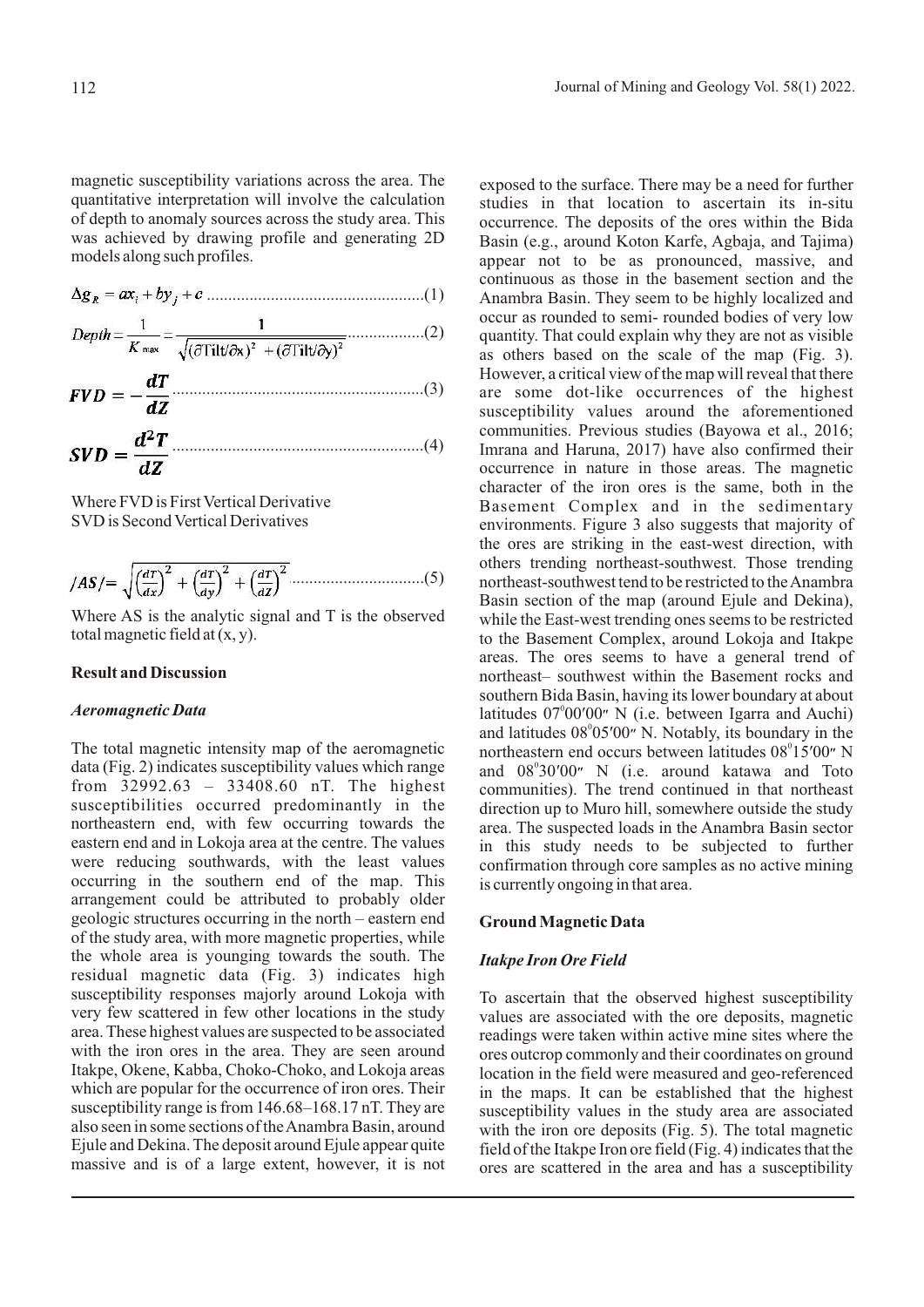

**Fig. 2:** Reduced to equator of total magnetic intensity (RTE-TMI) anomaly map of the area.



**Fig. 3:** Residual-TMI anomaly map of the area.

range of 36918.42 – 38071.27 nT. This value is relatively higher than the values of the aeromagnetic TMI data (32992.63 – 33408.60 nT) discussed earlier. This could probably be due to the proximity of the equipment to the deposits. Even its susceptibility value in the residual anomaly map (Fig. 5) are also higher  $(194.410 - 292.99 \text{ nT})$  than that of the aeromagnetic data (146.68 – 168.17 nT). The residual magnetic data from the Itakpe mining field (which is part of the Basement Complex) also agrees with the aeromagnetic data which indicates that most of the ore deposits are trending east–west, while few others are trending in the

north-south directions. These differences in orientation are suggestive of more than a single phase in the formation and deposition of the lodes.



**Fig. 4:** Total magnetic intensity map of the Itakpe iron ore field.



**Fig. 5:** Residual Magnetic intensity map of the Itakpe iron ore field.

### *Agbaja Iron Ore Field*

The TMI map of the Agbaja Iron ore field (Fig. 6), in the Bida Basin, shows a magnetic susceptibility range (35219.36 - 35774.74 nT) that is more than that of the aeromagnetic data values  $(32992.63 - 33408.60 \text{ nT})$ , but lower than that of the Iron ore in Itakpe mine field, which is part of the Basement Complex (36918.42 – 38071.27 nT). Since the data from both the Itakpe and Agbaja Iron ore fields are ground magnetic data taken at under the same field condition, the higher values observed from the Itakpe field when compared with those of Agbaja units could be either attributed to the influence of their host rocks or that the ironstones in Itakpe area have more magnetic minerals in concentration than those in the Agbaja area. The residual magnetic map of the Agbaja Iron ore field (Fig. 7) attempted to address the somewhat underlying concerns. It agrees perfectly with others that the highest values represent the locations of the iron ore deposits in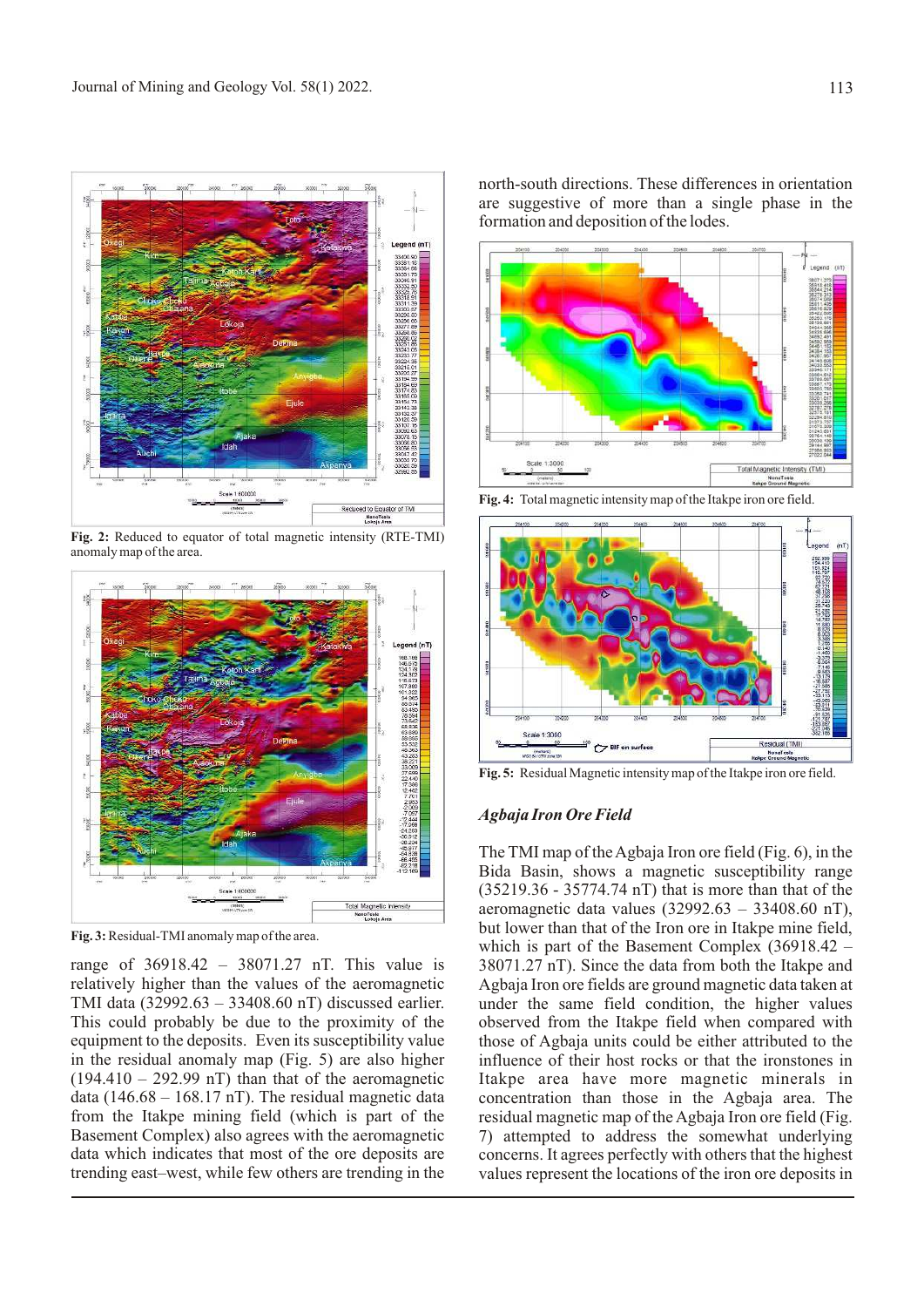the field. Contrary to the results of the TMI data from both locations, the result of the residual anomaly from the Agbaja area shows a very high susceptibility range for the iron ores (375.46–631.27 nT) compared to those in Itakpe Field  $(194.410 - 292.99 \text{ nT})$ . This suggests that the Agbaja deposits have a higher concentration of magnetic materials compared to their Itakpe units. Sanni et al. (2016) reported a very low concentration of magnetic minerals in the sediments of the Agbaja Formation which hosts the Agbaja Iron ore. Hence, the impact of the host rock on the susceptibility is likely not a factor in this case. The predominant orientation of the ores in the Agbaja minefield is north-south (Fig. 7). This is quite different from those of Itakpe which is predominantly east-west. The significant difference in the residual susceptibilities of the ores from the two geologic environments, coupled with differences in their orientations suggests that they are of different geologic ages and could have been formed under different geologic conditions.



**Fig. 6:** Total magnetic intensity map of the Agbaja iron ore field.

The result of Source Parameter Imaging (SPI) carried out on the residual aeromagnetic data in the study area (Fig. 8) suggests that the ore deposits in the study area are shallow sited ( $\leq 150$  m). This can be inferred from the colour legends around Itakpe, Agbaja, Choko- **Fig. 8:** Source Parameter Image anomaly map of the Lokoja area.



**Fig. 7:** Residual magnetic intensity map of the Agbaja iron ore field.

Choko, and Tajima where they are currently being mined. Previous study corroborated the result of the present research by stating that the depth to the ore deposits varied from the surface up to about 200 m (Oyedele et al., 2016).

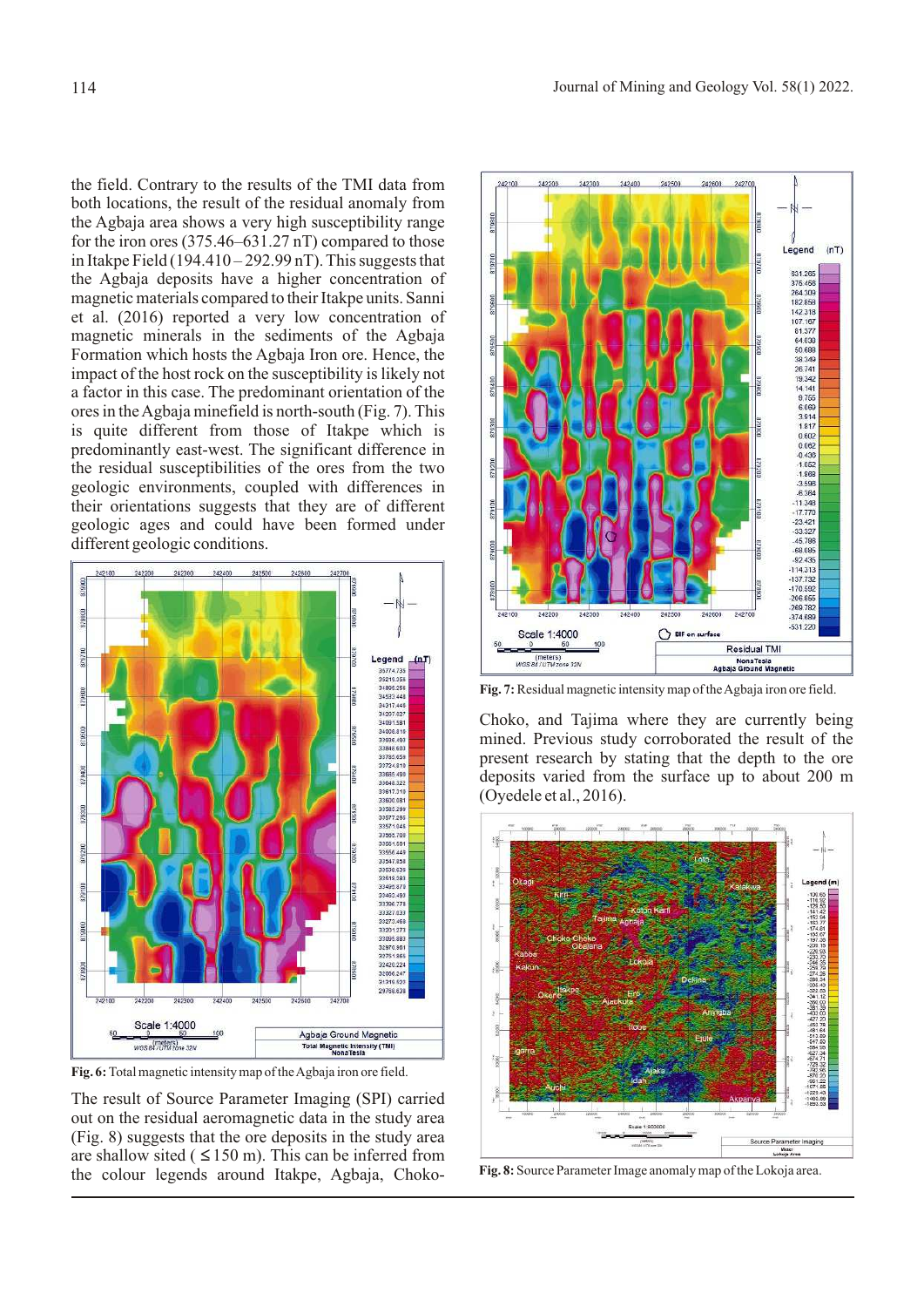#### **Conclusion**

The application of magnetic methods in the study of the ironstones in the Lokoja area has revealed their magnetic characters within the entire region. The present work has shown that there are significant lodes of the deposits that occur in the Anambra Basin section of the study area, around Ejule, that was previously unidentified. The differences in the results of the aeromagnetic and ground magnetic data have further

in exploration work. The result of this work will serve as a good reconnaissance tool for the mapping of iron ores, both in sedimentary terrain and in the Basement Complex.

emphasized the relevance of the ground magnetic data

#### **Disclosure Statement**

We state clearly, that we have no conflict of interest to declare.

#### *References*

- Adebisi, M. A. (2018). Ground Magnetic Survey for the Investigation of Iron Ore Deposit at Oke-Aro in Iseyin East, South-Western Nigeria. International Journal of Geosciences, 9, 415-427.
- Adekoya, J. A. (1998). The geology and geochemistry of the Maru Banded Iron-Formation, northwestern Nigeria. Jour. Afri. Earth Sci. [27 \(2](https://www.sciencedirect.com/science/journal/1464343X/27/2)), 241-257.
- Adekoya, J. A., Okonkwo, C. T. and Adepoju, M. O. (2012). Geochemistry of Muro Banded Iron-Formation, Central Nigeria. Inter. Jour. of Geosci, 3, 1074-1083.
- Afify, M. A., Sanz-Monteroa, M. E. and Calvoa, J. P. (2018)*.* Differentiation of ironstone types by using earth elements and yttrium geochemistry – a case study from Bahariya region, Egypt. Ore Geol. Rev. 96, 247–261.
- Ajibade, A. C., Woakes, M. and Rahaman, M. A. (1989). Proterozoic crustal development in the Pan-African regime of Nigeria. In. Kogbe, C. A. (Ed.), Geology of Nigeria. Rock view (Nig) Ltd, Jos, 57- 69.
- Akinlotan, O. (2019). Sideritic ironstones as indicators of depositional environments in the Weald basin (early cretaceous) SE England. Geological Magazine, 156(3), 533 – 546.
- Anike, L. O., Umeji, A. C. and Orajaka, I. P. (1993). Geology of Precambrian Formation from Muro Hill, Nigeria," *Economic Geology* 88(5), 1237- 1241
- Bamalli, U. S., Moumouni, A. and Chaanda, M. S. (2011). A review of Nigerian metallic minerals for technological development. *Natural Resources* 2, 89-91.
- Bayowa, O., Ogungbesan, G., Majolagbe. R. and Oyeleke, E. (2016). Geophysical prospecting for iron ore deposit around Tajimi village, Lokoja, North–Central Nigeria. *RMZ – M & G,* 63, 151–0160.
- Bolarinwa, A. T. (2018). Petrography and Geochemistry of the Banded Iron Formation of the Gangfelum Area, Northeastern Nigeria. Ear. Sci. Res 7(1), 25-34.
- Bukola, A. B., Ibeneme, S. I., Osizemete, A. G., Obioha, Y. E, Abba, A. U. (2020). Quality Assessment and Reserve Estimation of the Egnaeja Iron Ore Deposit, North-Central Nigeria using Integrated Approach. Inter. Jour. Earth Sci. Geophy. 1-12.
- Cheng, H. J., Chen, C., Zhan, X.Z., Chang, J.Y., Ding, Y.L., Kuwanixibieke, M., Yang, R.H., Jia, N.E., Fu, H.Z. (2017). New progress in the prediction theory and prospecting method for concealed deposits. Geol. Explor. 53, 456–463.
- Clark, D. A. and Schmidt, P. W. (1994). Iron: Magnetic properties and magnetic signatures of BlFs of the Hamersley Basin and Yilgarn Block, Western Australia, ASEG Extended Abstracts, 1994:1, 341-354, DOI: 10.1071/ASEGSpec07\_26.
- Gunn, P. J. (1993). The Causes of Magnetic Responses in Massive Sulphide Ore Bodies and Their Horst Rocks. AGSO Journal of Australian Geology and Geophysics, 17(2), 145–158.
- Gunn, P. J. (1997). Application of aeromagnetic surveys to sedimentary basin studies. AGSO Journal of Australian Geology and Geophysics, 17(2), 133–144.
- Gunn, P. J. and Dentith, M. C. (1997). Magnetic Responses Associated with Mineral Deposits. AGSO Journal of Australian Geology and Geophysics 17(2), 145–158.
- Jianfei, F., Sanshi, J. and Ende, W. (2020). Combined Magnetic, Transient Electromagnetic, and Magnetotelluric Methods to Detect a BIF-Type Concealed Iron Ore Body: A Case Study in Gongchangling Iron Ore Concentration Area,Southern Liaoning Province, China. Minerals, 10, 1044. 1-17.